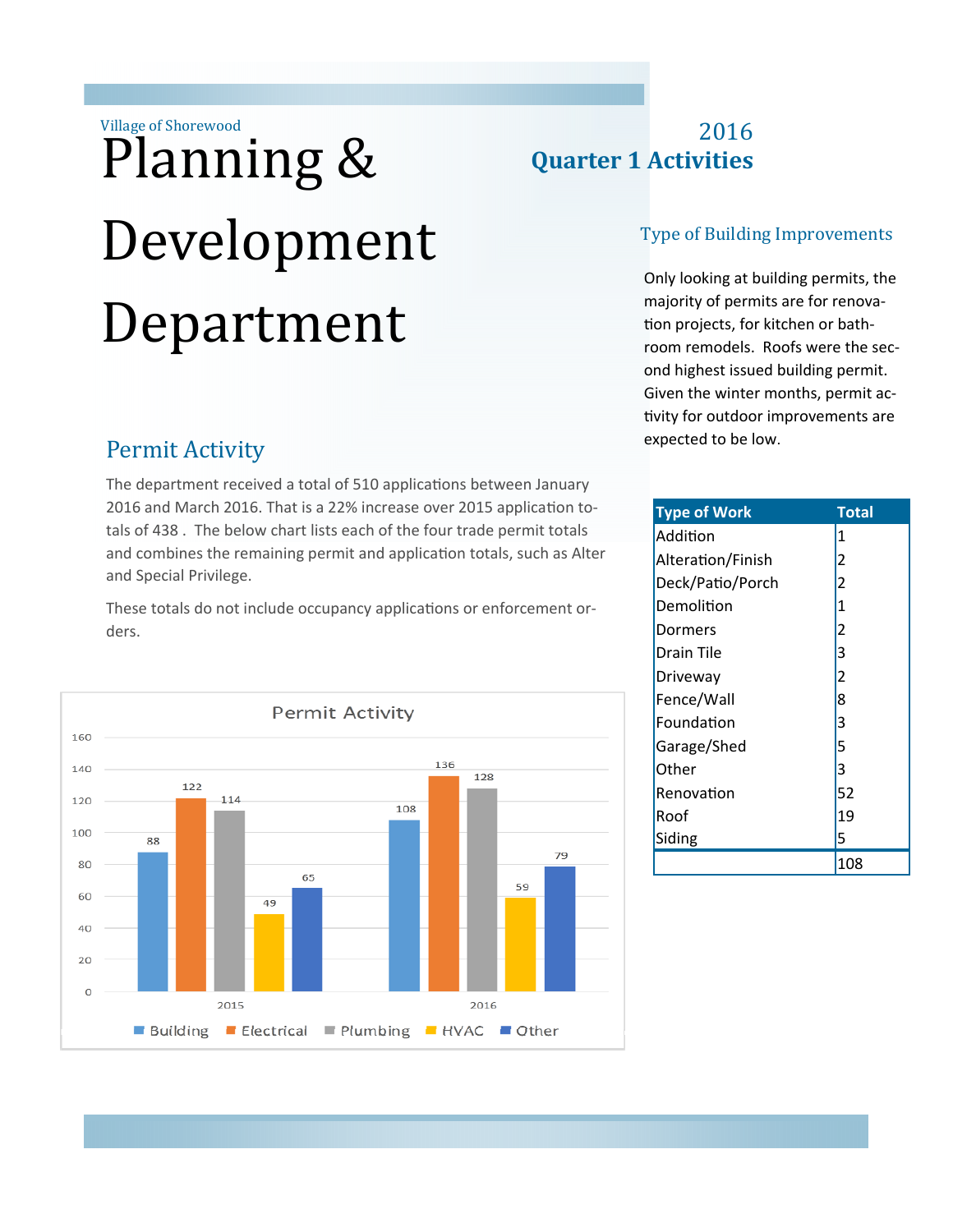## Property Investment

The following table shows only building permit construction improvement values by use. A total of \$2,262,907 has been invested in the first quarter and over half is in single-family homes, showing that homeowners continue to invest in their properties.

| <b>Building Permit by Use</b> | Qtr 1 2016 | <b>Construction Value</b> |
|-------------------------------|------------|---------------------------|
| <b>Commercial</b>             | 5          | \$159,848                 |
| <b>Single Family</b>          | 82         | \$1,764,771               |
| <b>Duplex</b>                 | 15         | \$236,790                 |
| Condominium                   | 3          | \$101,500                 |
|                               | 105        | \$2,262,907               |

## **Inspector Activity**

The first quarter saw the opening of the Metro Market with issuing a temporary occupancy in February. The inspectors worked through a list of corrections to get the building ready for opening on February 17th. Remaining items are mainly sight work and public improvements.

For phase 2 of the General Capital project, Building Inspector David Henson organized the required contractor meeting, pulling all sub-trade contractors in before starting. Framing started in February and construction continues at a steady pace.

Both building inspectors put a consistent amount of effort into several outstanding commercial violations for properties 4027, 4041, 4488 N. Oakland Ave and 1604 E. Capitol.

Building Inspector David Henson dedicated significant hours into coordinating the cross connection inspections by an outside consultant for the commercial properties. PDD is drafting a procedure for assuming future responsibilities of commercial inspections.

Quarter 1 began year 3 of the business occupancy renewal inspections, coordinating inspections of over 30 businesses before the busy season starts. Businesses have been quick to respond.

#### **Training & Accomplishments**

- ◆ In March Code Compliance Inspector Tim Koepp received the HVAC credentials for inspection one- and two-family dwellings. Congrats!
- $\bullet$  Inspectors Tim Koepp and Justin Burris attended Building Inspector Association meetings.
- $\bullet$  Inspector Koepp attended an all-day seminar that the state hosted for reviewing all changes to the building and commercial codes.
- Planning Director Ericka Lang is participating in an 8-session Quality Roundtable organized by WCTC with area municipalities and companies.
- **Building Inspectors Justin** Burris and David Henson attended an all-day electrical training workshop for their continuing education requirements.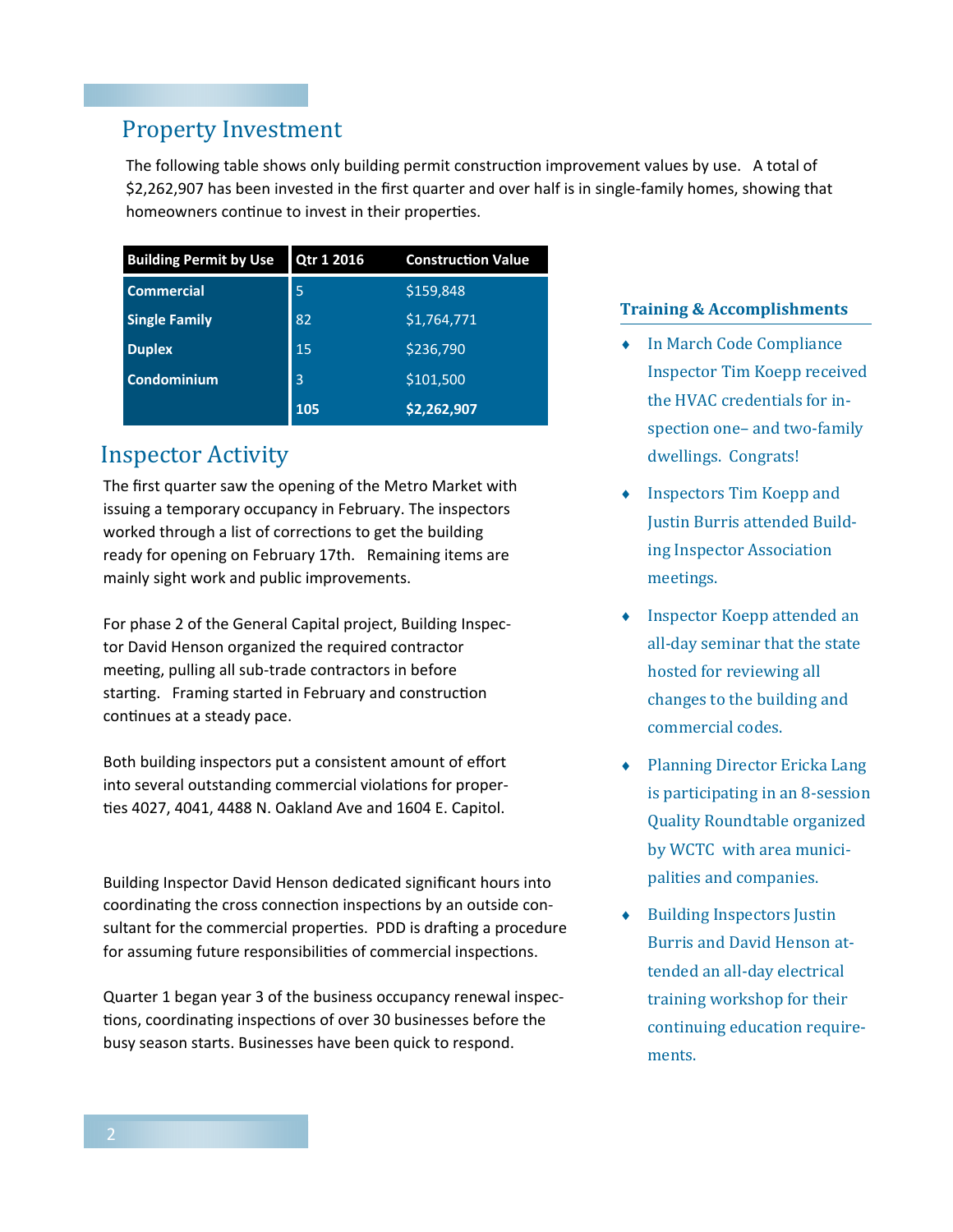

*Beekeeper Charlie Koenig showing alternative beehives to PDD staff* 

## Beekeeping In Shorewood

On March 15, beekeeper Charlie Koenig educated the planning & development staff about the particulars of urban beekeeping in light of the approved ordinance. Beekeeper applications are due by April 1st each year and are inspected by the code compliance inspector.

To prepare for the April 1st start date, staff created the application, license and brochure and created a webpage dedicated to beekeeping information. Many resources are provided to ensure Shorewood's new beekeepers are successful.

Some fun facts we learned:

- Colonies have between 5,000 to 50,000 bees
- ◆ The queen bee lives a few years and worker bees 30 days
- Honey is used to insulate the hives, pollen is the 'meat and potatoes' and nectar is their dessert.
- Honeybees are not at all interested in human food
- $\bullet$  If spot a swarm of bees, that means the hive has gotten too big and the old queen finds a new home and takes many of the worker bees with her. The swarm will rest 30 feet from the original hive because the queen needs to rest. Beekeepers want the swarms to grow their own colonies.
- Every third bite of food exists due to bee pollination

#### **PDD Customer Service**

Kelly from K2 Structures asked how long PDDs online forms system has been running and said that it is very efficient and she loves it!

Compliment to Crystal Kopydlowski, the owner of Silver Birch Consulting and Construction told her that she is "by far the most pleasant person he deals with" when dropping off permits anywhere!

After an inspection by Justin Burris, a customer service card received said "He was articulate, prompt, welldressed and a gentleman. After his departure we telephoned your office to say how fortunate you are to have him as an employee! "

Following a building inspection "Thank you for your commitment to our family's safety."

Compliment to Inspector David Henson "David - thank you so much for your quick response. As always, I appreciate your assistance as well as the practical approach to building that exists in the Planning and Development and Building Inspection departments.

David from GSI Builders stated he loves how easy we make pulling a permit and that it is refreshing!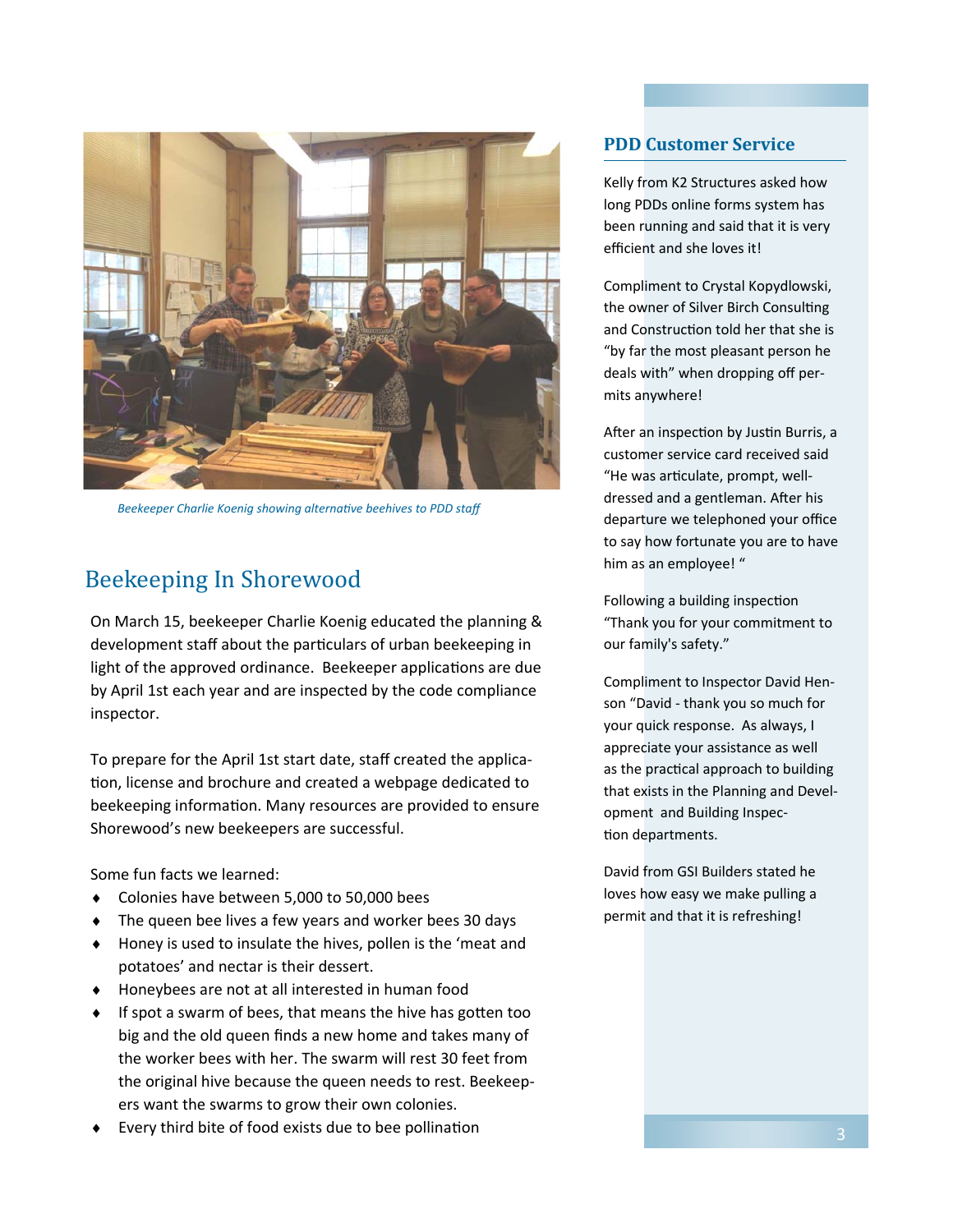## Continuous Improvement

- $\Rightarrow$  In February, PDD took over responsibility from the finance department for entering miscellaneous revenues that are generated for enforcement re-inspection fees. Now PDD can issue invoices directly from our permit system, which allows staff to track invoices without having to contact finance to confirm status and to more readily provide information to customer service as needed when they receive property title inquiries.
- $\Rightarrow$  Code Compliance Inspector Tim Koepp worked on creating a naming system for all of the department electronic documents. Since 2014 all records are electronically saved in the building application system. Knowing the electronic records will one day be quite lengthy, having a naming system allows for quick retrieval of documents. Over 40 abbreviations were created.
- $\Rightarrow$  Administrative Assistant Crystal Kopydlowski created a new report on property records. With only electronic records, providing the most detailed report for permit, inspection and approval history is imperative for when property record information is requested.
- $\Rightarrow$  Process Improvement #1 Started creating an Enforcement Order if inspectors observe contractor activity at a property without permits showing in the system. This included a new template letter in BS&A. This helps better track initiatives. The goal was to improve the process and to establish a better system for tracking these properties, and also to establish a way that these observations by staff can be tracked and reported on monthly and in the year end reports. This was established in lieu of the termination of the pre-sale program, ending the village's authority to inspect homes prior to sale.
- $\Rightarrow$  Process Improvement #2—Original building plans are catalogued in each individual property record file. Later building plans are catalogued in an Excel spreadsheet. To reduce the time and steps taken to determine if there is a plan available and where it's located, all original blueprints are being entered into the building application system.

# Planning Highlights

- $\bullet$  Continued coordination and support of activity surrounding the Wilson Drive Task Force that have been meeting not less than twice a month.
- Continued coordination of the TAP bike share grant.
- $\bullet$  Drafted public market program for outdoor space in front of the Metro Market parking deck.
- ◆ Commercial District lighting ordinance approved.
- Patios in sideyard setback ordinance approved.
- Coordinated and prepared materials for 2 Plan Commission meetings, totaling 3 agenda items.
- Coordinated and prepared materials for 1 Board of Appeals meeting, totaling 3 agenda items.
- ◆ Continued administration of Neighborhood Improvement Loan Program, currently with 7 active loans.
- ◆ Assisted consultant MSA in setting up new GIS by Esri mapping platform for launch in June.
- Designed and assisted with new civic information center located at library.
- Met or spoke with 5 persons inquiring about business opportunities in Shorewood.